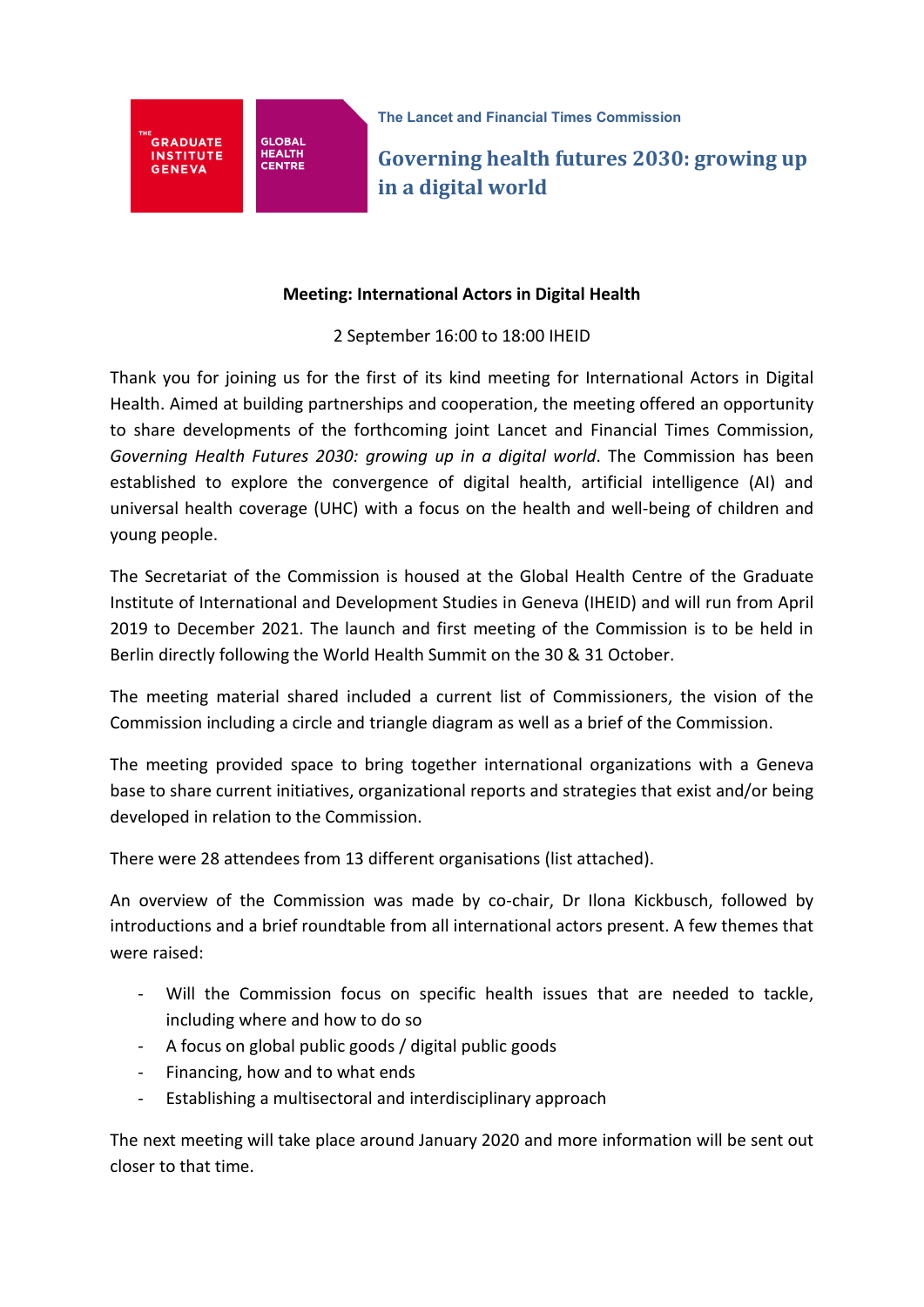

Vision – Triangle Model

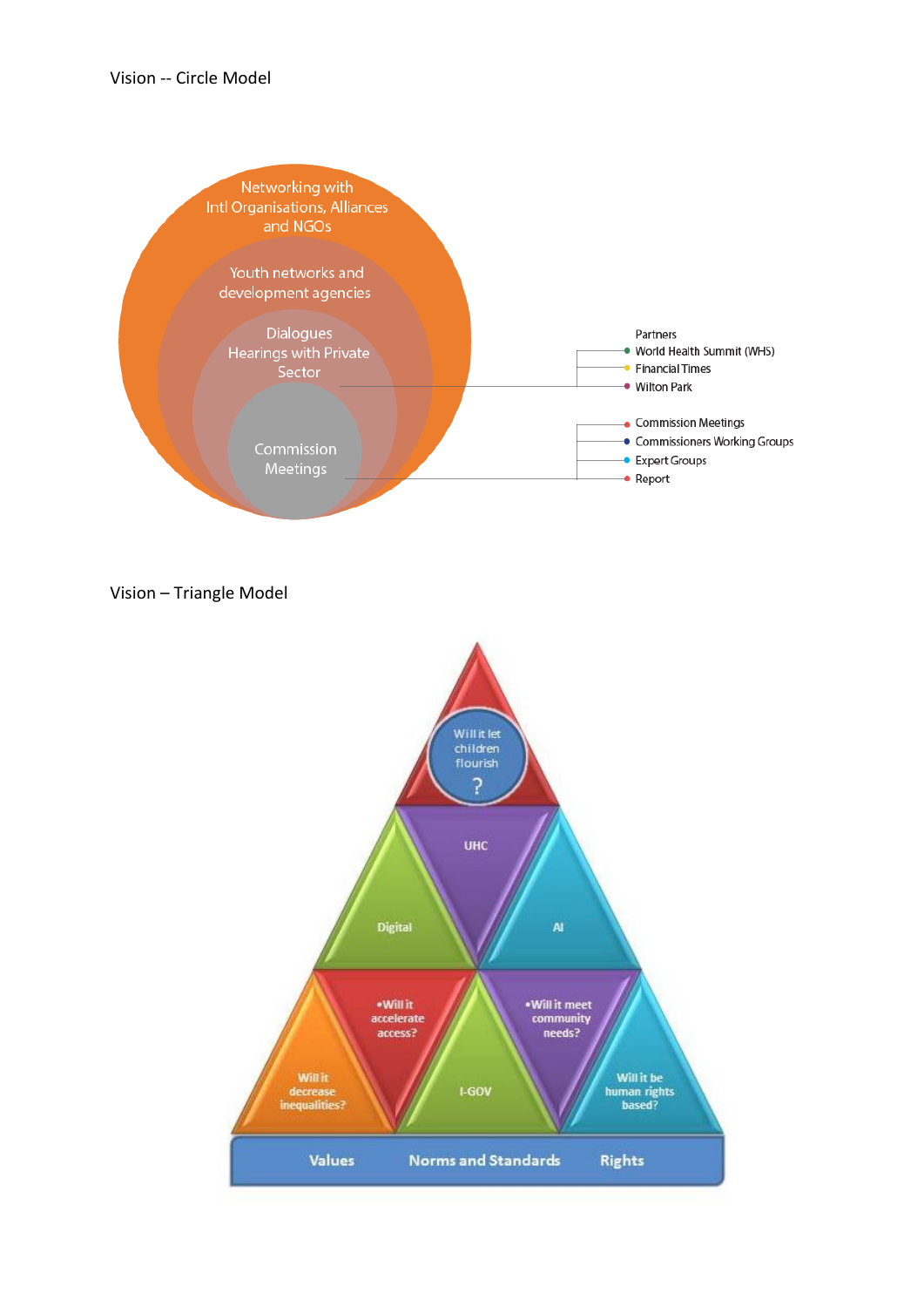| <b>Attended</b> | Organisation                              | <b>Name, Position</b>                                                                                                                                   |
|-----------------|-------------------------------------------|---------------------------------------------------------------------------------------------------------------------------------------------------------|
| $\mathbf{1}$    | <b>eSHIFT &amp; HISP</b>                  | Steven Uggowitzer, head of eSHIFT and<br><b>HISP Geneva consultancy</b>                                                                                 |
| $\overline{2}$  | <b>eSHIFT &amp; HISP</b>                  | John Farrow                                                                                                                                             |
| 3               | <b>EUROPEAN</b><br><b>COMMISSION</b>      | Canice Nolan, Senior Coordinator for Global<br>Health in the Public Health Directorate,<br>European Commission DG Health and<br><b>Consumer Affairs</b> |
| 4               | <b>EUROPEAN</b><br><b>COMMISSION</b>      | Marie Ame Wanbo, Intern                                                                                                                                 |
|                 | <b>FIND</b>                               | Catharina Boehme, CEO                                                                                                                                   |
| 5               | <b>GAVI</b>                               | Yoshinobu Nagamine                                                                                                                                      |
|                 | <b>GLOBAL FUND</b>                        | Osamu Kunii, Head of Strategy Investment<br>& Impact Division                                                                                           |
|                 | <b>GLOBAL FUND</b>                        | Steven Ramsden, CISO                                                                                                                                    |
| 6               | <b>Global Governance</b><br>Centre, IHEID | Clarissa Burdea, Senior Coordinator Global<br>Governance Centre                                                                                         |
| 7               | Global Health Centre,<br><b>IHEID</b>     | Amandeep Singh Gill                                                                                                                                     |
|                 | <b>Global NCD Alliance</b>                | Tiphaine Lagarde, Partnerships Manager<br>with the Global NCD Alliance                                                                                  |
|                 | <b>IFRC</b>                               | Emanuele Capobianco, Director of Health &<br>Care                                                                                                       |
|                 | <b>ITU</b>                                | Monika Gehner, Head of Corporate<br><b>Communications Division</b>                                                                                      |
|                 | <b>ITU</b>                                | <b>Bilel Jamoussi</b>                                                                                                                                   |
|                 | <b>PATH</b>                               | Philippe Guinot, Senior Director of Country<br>Programs, Global Health Programs                                                                         |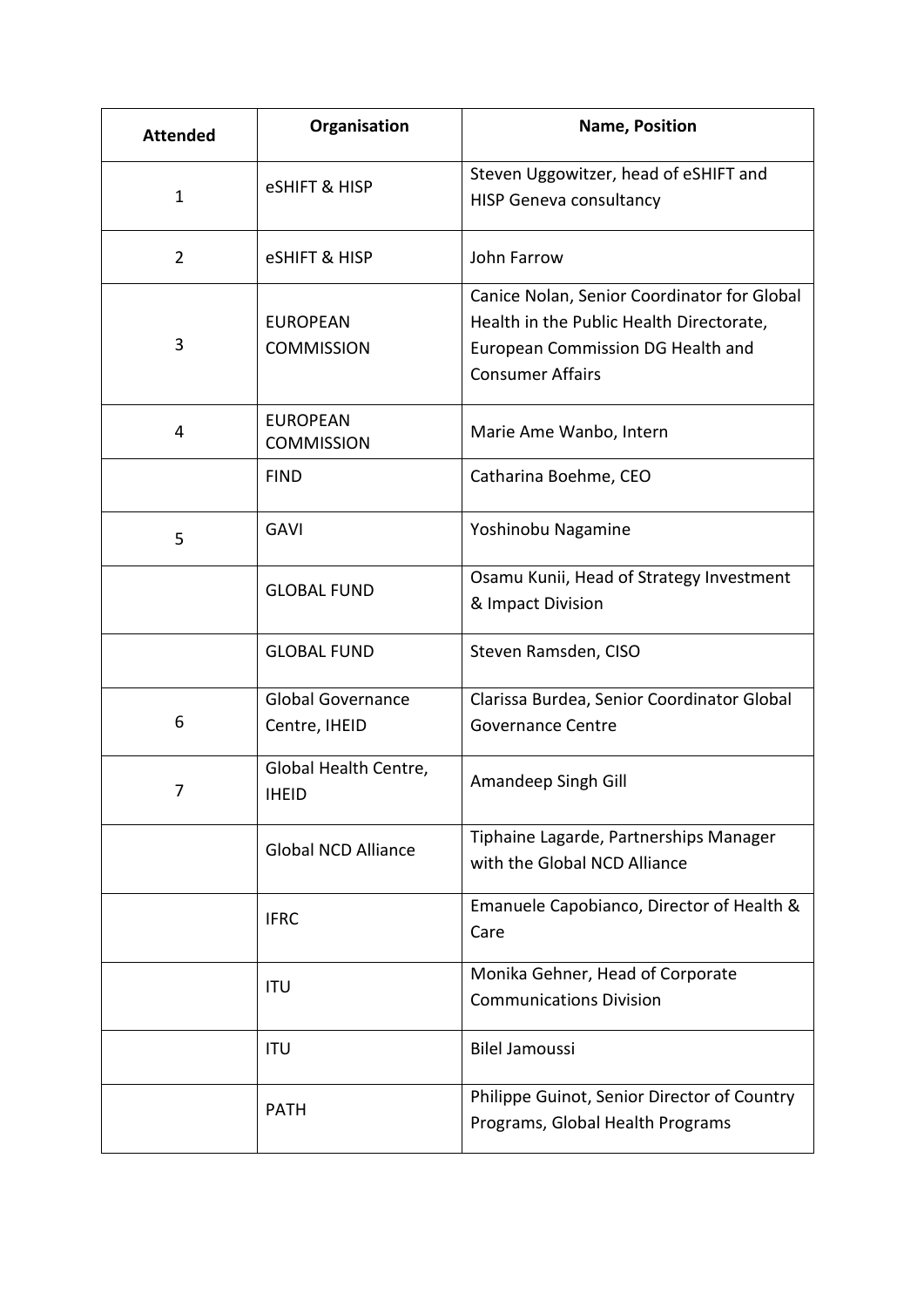| 8  | <b>PMNCH</b>                          | Abir Shady, Manager: Governance &<br>Partnerships   Humanitarian & Fragile     |
|----|---------------------------------------|--------------------------------------------------------------------------------|
|    |                                       | settings   Innovation & Digital Health                                         |
| 9  | <b>PMNCH</b>                          | Flavia Bustreo, Assistant DG Family,<br>Women's and Children's Health WHO      |
|    |                                       |                                                                                |
| 10 | <b>PMNCH</b>                          | Helga Fogstad, PMNCH Executive Director                                        |
| 11 | <b>PMNCH</b>                          | Jane Thomasson, working to develop<br>PMNCH digital strategy                   |
|    | UN Office of the<br>Secretary General | Mr Hochschild, High-level Panel on Digital<br>Cooperation                      |
| 12 | <b>UNAIDS</b>                         | Brooks Fleet, Intern Community                                                 |
|    |                                       | Support, Social Justice & Inclusion                                            |
|    |                                       | Richard Burzynski, Senior Advisor,                                             |
| 13 | <b>UNAIDS</b>                         | Community Support, Social Justice &<br>Inclusion                               |
|    |                                       |                                                                                |
| 14 | <b>UNAIDS</b>                         | Tavo Tanaka, Intern                                                            |
|    | <b>UNDP</b>                           | Maria Luisa Silva, Head of Geneva office                                       |
| 15 | <b>UNICEF</b>                         | <b>BP Panwar</b>                                                               |
|    | <b>UNITAID</b>                        | Sanne Fournier-Wendes, Senior Advisor to<br><b>Executive Director</b>          |
|    | WEF We Forum                          | <b>Arnaud Bernaert</b>                                                         |
| 16 | WEF We Forum                          | Lucas Scherdel                                                                 |
| 17 | <b>WHO</b>                            | Bernardo Mariano Junior, Chief Information<br>Officer Information Management & |
|    |                                       | Technology                                                                     |
| 18 | <b>WHO</b>                            | Garrett Mehl, RMNCAH department                                                |
| 19 | <b>WIPO</b>                           | Amy Dietterich, Director, Global Challenges<br>Division                        |
| 20 | <b>WIPO</b>                           | Charles Randolph, Head, Global Health                                          |